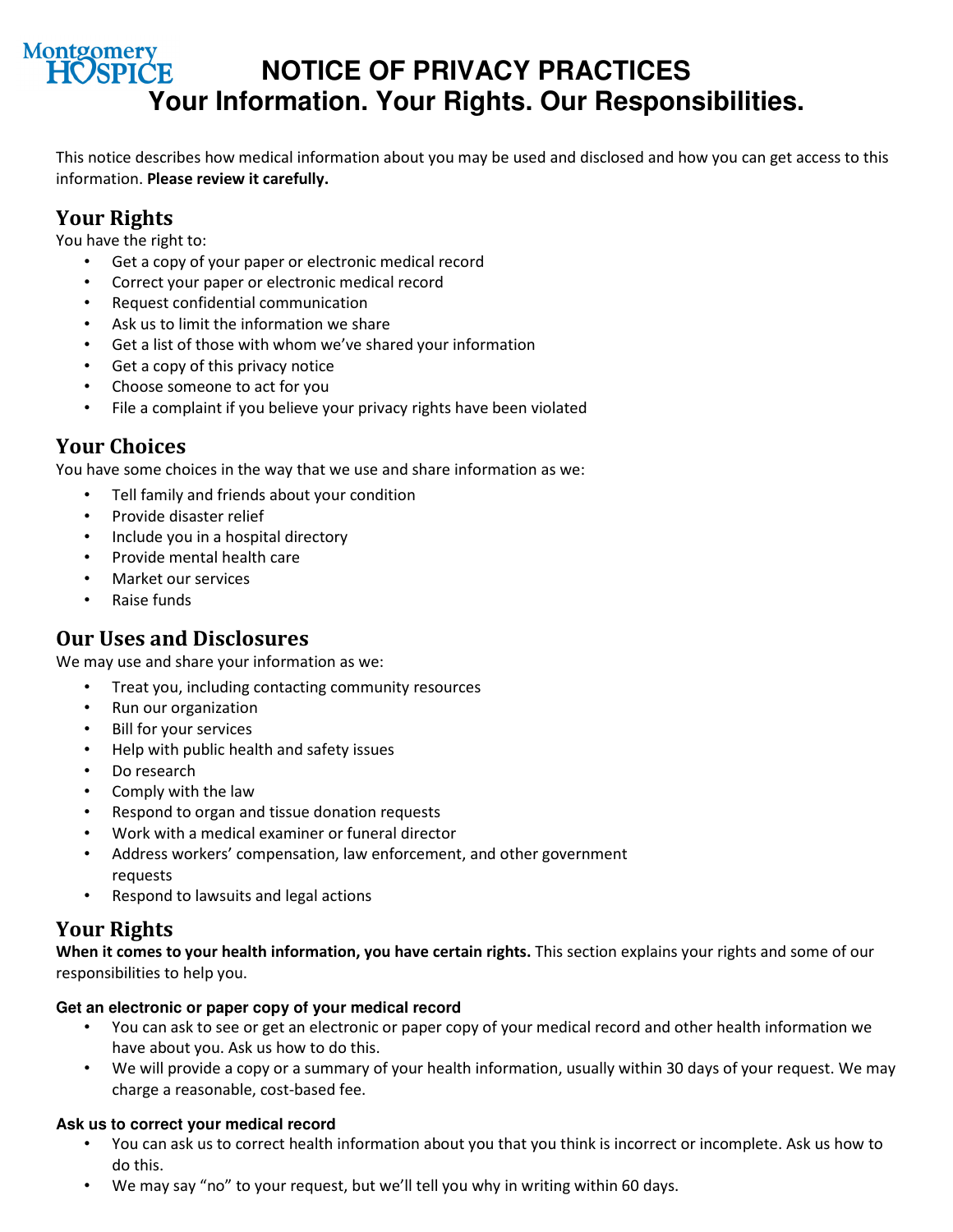### Request confidential communications

- You can ask us to contact you in a specific way (for example, home or office phone) or to send mail to a different address.
- We will say "yes" to all reasonable requests.

### Ask us to limit what we use or share

- You can ask us not to use or share certain health information for treatment, payment, or our operations. We are not required to agree to your request, and we may say "no" if it would affect your care.
- If you pay for a service or health care item out-of-pocket in full, you can ask us not to share that information for the purpose of payment or our operations with your health insurer. We will say "yes" unless a law requires us to share that information.

### Get a list of those with whom we've shared information

- You can ask for a list (accounting) of the times we've shared your health information for six years prior to the date you ask, who we shared it with, and why.
- We will include all the disclosures except for those about treatment, payment, and health care operations, and certain other disclosures (such as any you asked us to make). We'll provide one accounting a year for free but will charge a reasonable, cost-based fee if you ask for another one within 12 months.

### Get a copy of this privacy notice

• You can ask for a paper copy of this notice at any time, even if you have agreed to receive the notice electronically. We will provide you with a paper copy promptly.

### Choose someone to act for you

- If you have given someone medical power of attorney or if someone is your legal guardian, that person can exercise your rights and make choices about your health information.
- We will make sure the person has this authority and can act for you before we take any action.

### File a complaint if you feel your rights are violated

- You can complain if you feel we have violated your rights by contacting the Director of QAPI at 301-921-4400 or by sending a letter to 1355 Piccard Dr, Suite 100, Rockville, MD 20850.
- You can file a complaint with the U.S. Department of Health and Human Services Office for Civil Rights by sending a letter to 200 Independence Avenue, S.W., Washington, D.C. 20201, calling 1-877-696-6775, or visiting www.hhs.gov/ocr/privacy/hipaa/complaints/.
- We will not retaliate against you for filing a complaint.

## Your Choices

For certain health information, you can tell us your choices about what we share. If you have a clear preference for how we share your information in the situations described below, talk to us. Tell us what you want us to do, and we will follow your instructions.

In these cases, you have both the right and choice to tell us to:

- Share information with your family, close friends, or others involved in your care
- Share information in a disaster relief situation
- Include your information in a hospice directory

If you are not able to tell us your preference, for example if you are unconscious, we may go ahead and share your information if we believe it is in your best interest. We may also share your information when needed to lessen a serious and imminent threat to health or safety.

In these cases we never share your information unless you give us written permission:

- Marketing purposes
- Sale of your information
- Most sharing of psychotherapy notes

In the case of fundraising: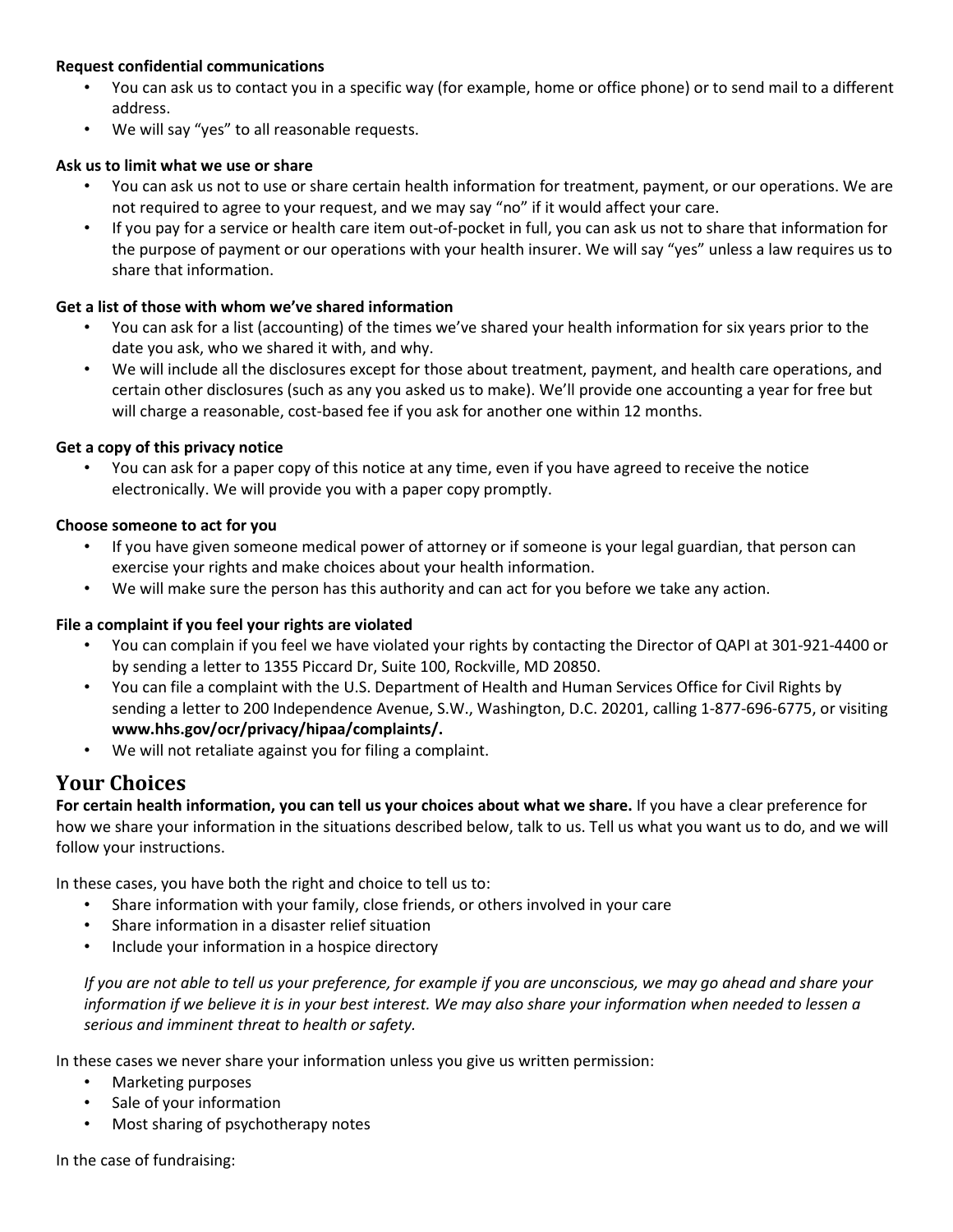• We may contact you for fundraising efforts, but you can tell us not to contact you again. If you do not wish to be contacted again for fundraising, call the Philanthropy Department at 301-921-4400.

## Our Uses and Disclosures

### How do we typically use or share your health information?

We typically use or share your health information in the following ways.

### Treat you

We can use your health information and share it with other professionals who are treating you. Example: The hospice may disclose your health information to a physician involved in your care who needs information about your symptoms to prescribe appropriate medications. The hospice may also disclose health information about you to suppliers of medical equipment. Physician orders are faxed to your physician for review and signature.

### Run our organization

We can use and share your health information to run our hospice, improve your care, and contact you when necessary.

Example: We use health information about you to manage your treatment and services. We also may combine your health information with other hospice patients in evaluating how to more effectively serve all patients.

### Bill for your services

We can use and share your health information to bill and get payment from health plans or other entities. Example: We give information about you to your health insurance plan so it will pay for your services. Medicare and many health insurance plans require us to electronically submit invoices and health information.

### How else can we use or share your health information?

We are allowed or required to share your information in other ways – usually in ways that contribute to the public good, such as public health and research. We have to meet many conditions in the law before we can share your information for these purposes. For more information see: www.hhs.gov/ocr/privacy/hipaa/understanding/consumers/index.html.

### Help with public health and safety issues

We can share health information about you for certain situations such as:

- Preventing disease
- Helping with product recalls
- Reporting adverse reactions to medications
- Reporting suspected abuse, neglect, or domestic violence
- Preventing or reducing a serious threat to anyone's health or safety

#### Do research

We can use or share your information for health research. No identifiable information will be included without authorization.

### Comply with the law

We will share information about you if state or federal laws require it, including with the Department of Health and Human Services if it wants to see that we're complying with federal privacy law.

### Respond to organ and tissue donation requests

We can share health information about you with organ procurement organizations.

#### Work with a medical examiner or funeral director

We can share health information with a coroner, medical examiner, or funeral director when an individual dies.

### Address workers' compensation, law enforcement, and other government requests

- We can use or share health information about you:
- For workers' compensation claims